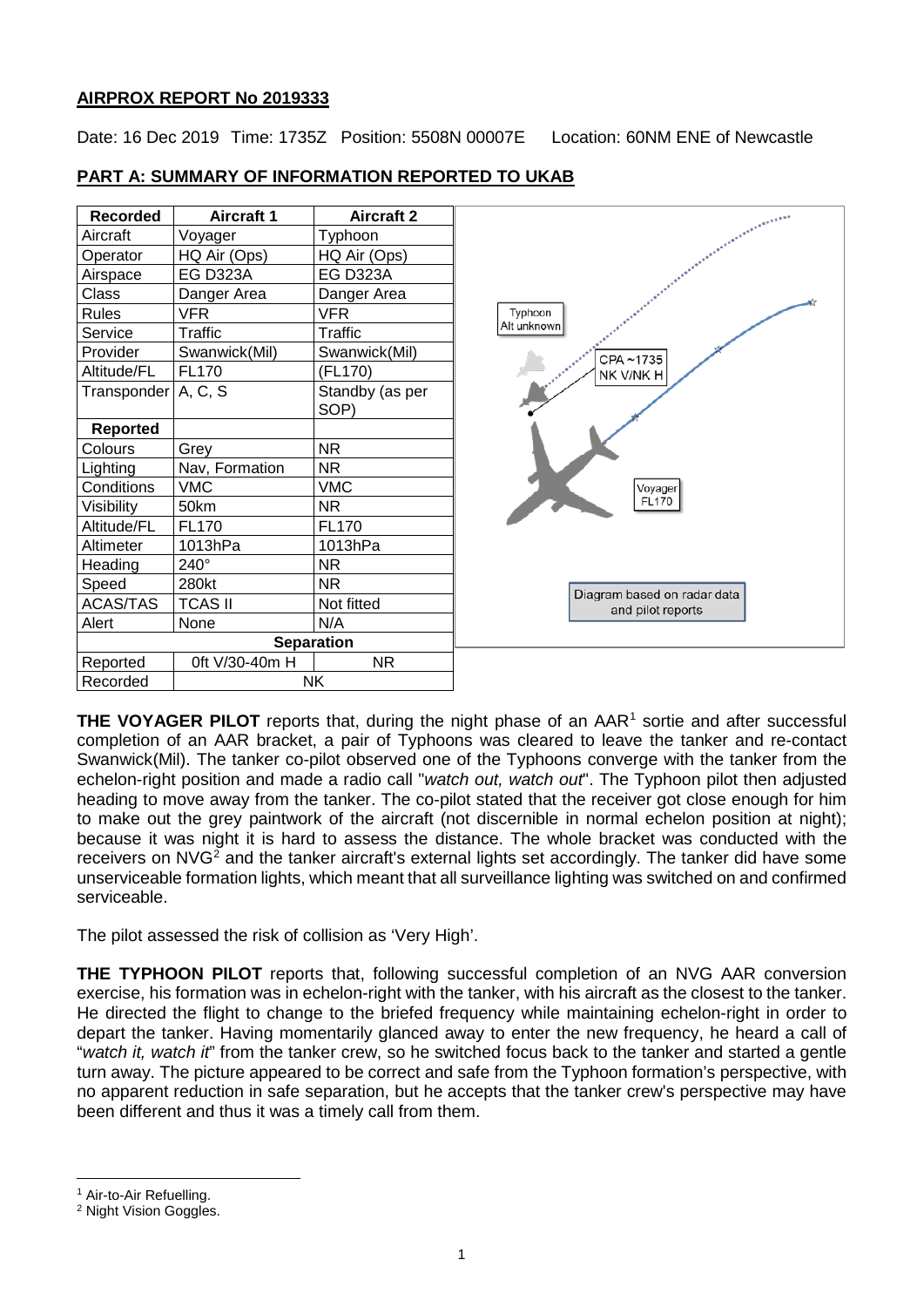The pilot perceived the severity of the incident as 'Negligible'.

**THE TYPHOON SUPERVISOR** reports that he reviewed the Typhoon mission recordings and spoke extensively with the Typhoon pilots involved in the incident and, from a Typhoon perspective, nothing untoward appears to have happened. However, the Voyager crew perceived there to be an excessive rate of closure/reduced separation and they did absolutely the right thing by making the 'watch it' call.

**THE SWANWICK(MIL) CONTROLLER** did not submit a report.

### **Factual Background**

The weather at Newcastle was recorded as follows:

METAR EGNT 161720Z 21009KT 170V230 9999 FEW030 04/00 Q0995= METAR EGNT 161750Z 21009KT 170V240 9999 FEW030 04/01 Q0996=

### **Analysis and Investigation**

## **Military ATM**

The Typhoon was one of a pair of aircraft which had just completed a night vision goggle air-to-air refuelling task and was in echelon-right with the Voyager. Shortly after the Typhoons were cleared to depart, the Voyager co-pilot noticed the Typhoon begin to converge with the Voyager and made a radio broadcast for the Typhoon to "*watch out"*.

Because the incident occurred on the refuelling frequency, the Swanwick(Mil) controller was unaware anything was amiss, and nothing was declared on frequency. Given the range scale of the radar in use (circa 80NM) it would have been impossible for the Swanwick(Mil) controller to detect the movement of the Typhoon and therefore the controller would not have been able to intervene to prevent the incident occurring.

#### **UKAB Secretariat**

Air-to-Air refuelling is conducted in accordance with the NATO Standards Related Document National SRD – United Kingdom.<sup>[3](#page-1-0)</sup> In the UK, separation between aircraft comprising a formation of military aircraft is the responsibility of the formation leader (MARSA).<sup>[4](#page-1-1)</sup>

#### **Comments**

#### **HQ Air Command**

This Airprox was subject to a local investigation and, after the review of the Head Up Display (HUD) tapes showing that there was no Loss of Safe Separation, no recommendations were made. However, the crew of the Voyager was entirely correct to raise the alarm, because staying silent would be inappropriate. Because the Typhoon pilot holds the collision avoidance responsibility, any deviation towards the Voyager, combined with the potential for visual illusions at night, would be most concerning for the Voyager crew. This is highlighted by the difference in the perception of the risk for both DASORs – 'Very High' for the Voyager and 'Negligible' for the Typhoon.

#### **Summary**

An Airprox was reported when a Voyager and a Typhoon flew into proximity in AARA<sup>[5](#page-1-2)</sup> 6 at 1735hrs on Monday 16<sup>th</sup> December 2019. Both pilots were operating under VFR in VMC; the Voyager pilot was in receipt of a Traffic Service from Swanwick(Mil) and the Typhoon pilot was in formation with the Voyager.

l <sup>3</sup> Specifically, Annex C, Appendix C1

<span id="page-1-1"></span><span id="page-1-0"></span><sup>4</sup> MAA RA 3234 paragraph 2.

<span id="page-1-2"></span><sup>5</sup> Air-to-Air Refuelling Area.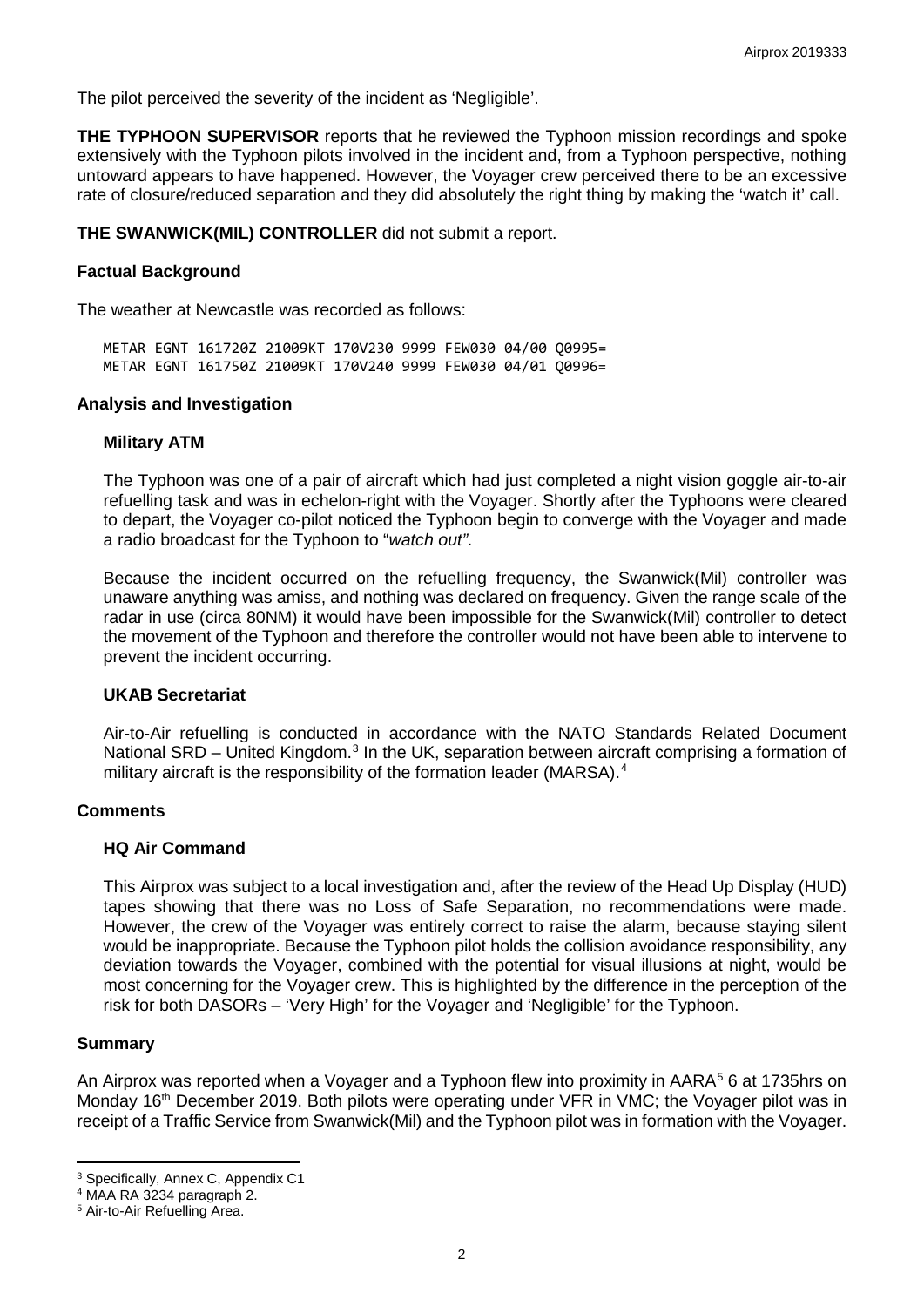## **PART B: SUMMARY OF THE BOARD'S DISCUSSIONS**

Information available consisted of reports from the pilots of both aircraft, transcripts of the relevant RT frequencies, radar photographs/video recordings, reports from the air traffic controllers involved and reports from the appropriate ATC and operating authorities. Relevant contributory factors mentioned during the Board's discussions are highlighted within the text in bold, with the numbers referring to the Contributory Factors table displayed in Part C.

Due to the exceptional circumstances presented by the coronavirus pandemic, this incident was assessed as part of a 'virtual' UK Airprox Board meeting where members provided a combination of written contributions and dial-in/VTC comments. Although not all Board members were present for the entirety of the meeting and, as a result, the usual wide-ranging discussions involving all Board members were more limited, sufficient engagement was achieved to enable a formal assessment to be agreed along with the following associated comments.

The Board first heard from a military member, who stated that this incident demonstrated how pilots can feel vulnerable when flying in close formation at night and also how one pilot's perception of events can be significantly different from another's. Members quickly agreed that, having felt uncomfortable with the relative position of the Typhoon and having perceived a relative movement towards his aircraft (**CF2**), the Voyager pilot had taken absolutely the correct course of action in calling over the radio for the Typhoon pilot to check his aircraft's attitude and rate-of-closure. Discussing the reasons why the Voyager pilot had perceived that the Typhoon was closing on his aircraft when, from post-flight analysis of the Typhoon's mission data, the movement – if any – had been negligible, the Board concluded that the Voyager pilot's perception had been influenced by the prevailing light conditions at the time and could be best defined as a visual illusion at night (**CF1**) .

Turning to the risk involved, the Board noted that night air-to-air refuelling is commonplace for the military and, after post-flight analysis, that this event had been considered by the operators to be 'normal operations'. Consequently, members agreed that normal safety standards and parameters had pertained and that there had been no risk of collision; Risk Category E.

# **PART C: ASSESSMENT OF CONTRIBUTORY FACTORS AND RISK**

|           | 2019333                |                                    |                                                               |  |  |  |  |
|-----------|------------------------|------------------------------------|---------------------------------------------------------------|--|--|--|--|
| <b>CF</b> | Factor                 | <b>Description</b>                 | <b>Amplification</b>                                          |  |  |  |  |
|           | <b>Flight Elements</b> |                                    |                                                               |  |  |  |  |
|           | • See and Avoid        |                                    |                                                               |  |  |  |  |
|           |                        | • Any other event                  | Visual illusion at night                                      |  |  |  |  |
|           | Human Factors          | • Perception of Visual Information | Pilot was concerned by the proximity of the other<br>aircraft |  |  |  |  |

## Contributory Factors:

Degree of Risk: E